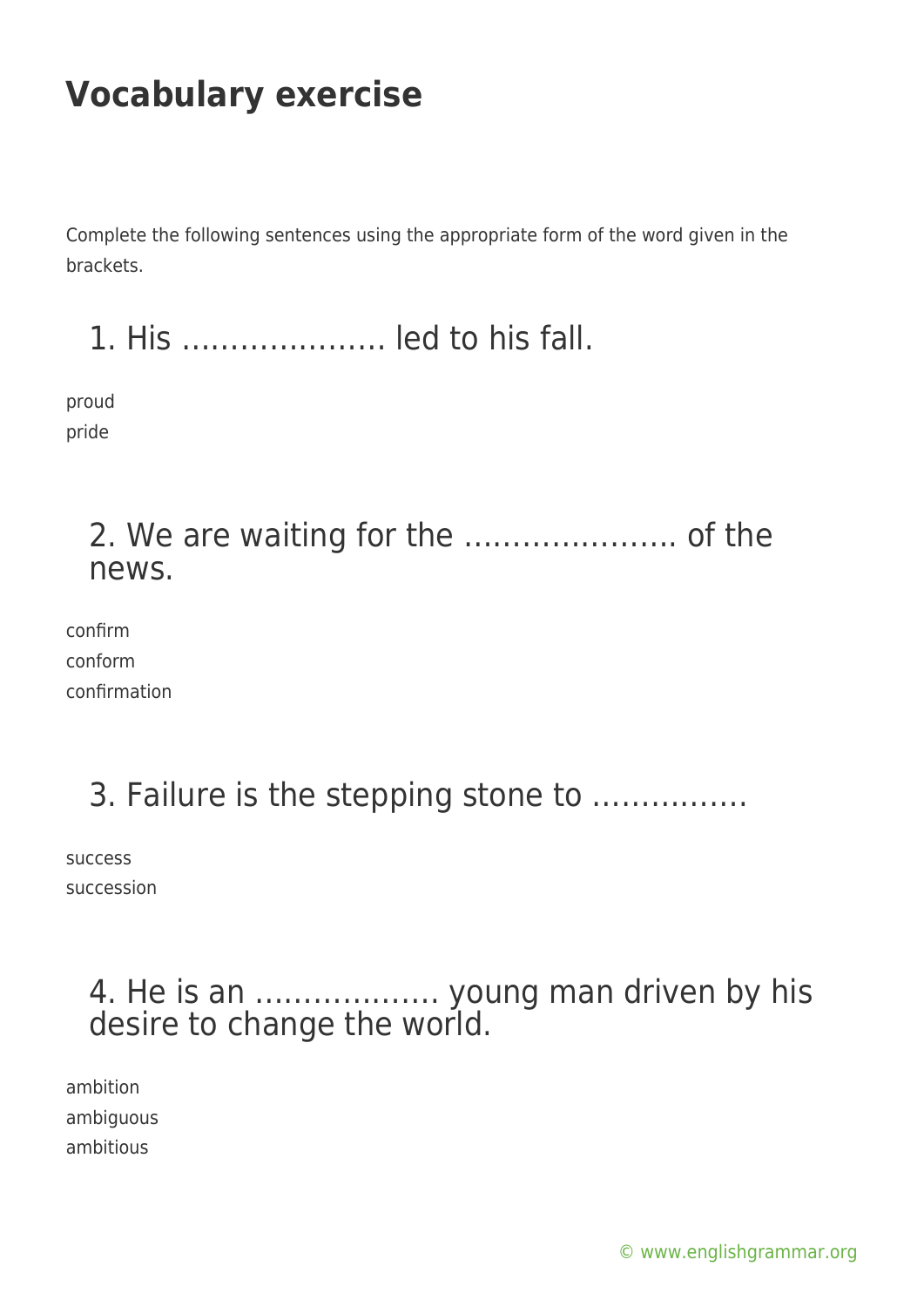## 5. One should be satisfied with one's

accomply accomplish accomplishments

…………………………………………

## 6. His ………………….. to learn English helped him in his later life.

determine determination determinant

## 7. If you follow my advice, you will ……………..

success successful succeed

## 8. His father has given him his …………………. to go abroad.

permit permission permissible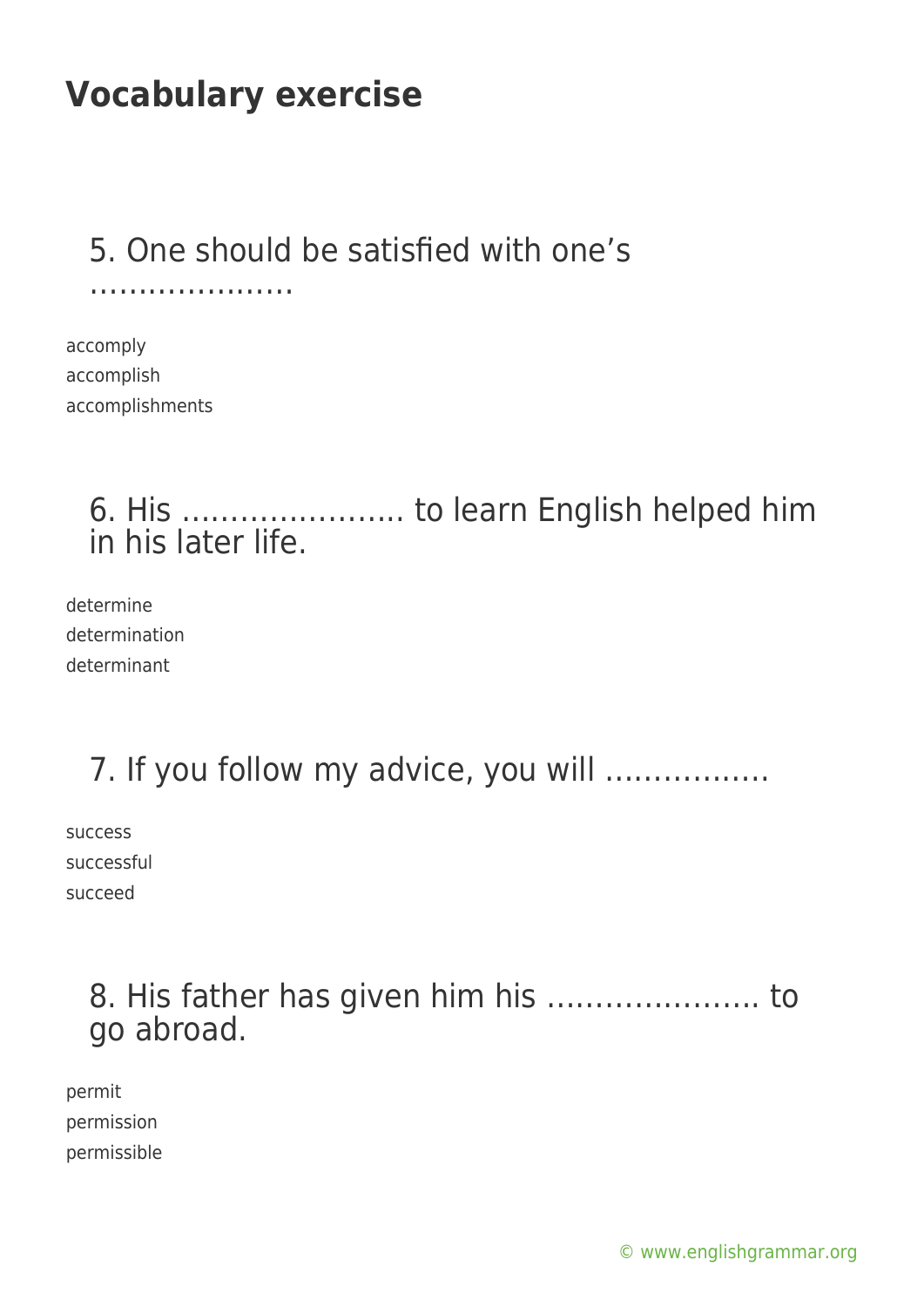## 9. His ……………….. is contagious.

enthuse enthusiasm enthusiastic

#### 10. He is very ………………… about his new project.

enthuse enthusiastic enthusiasm

#### Answers

- 1. His pride led to his fall.
- 2. We are waiting for the confirmation of the news.
- 3. Failure is the stepping stone to success.
- 4. He is an ambitious young man driven by his desire to change the world.
- 5. One should be satisfied with one's accomplishments.
- 6. His determination to learn English helped him in his later life.